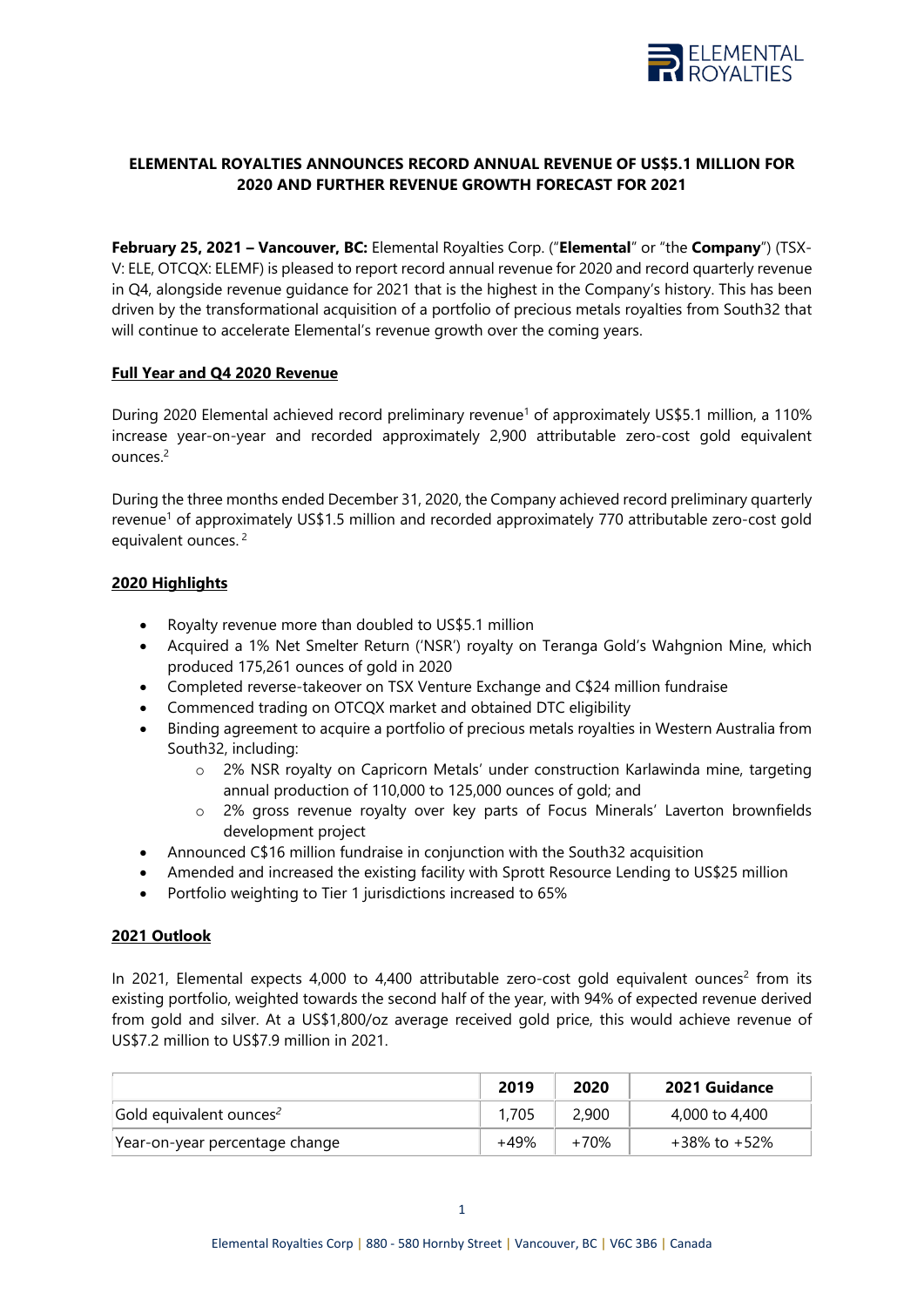

*"We are pleased to have achieved our fourth consecutive year of record royalty revenue since inception."* said Frederick Bell, CEO of Elemental. *"We expect continued revenue growth in 2021 as Capricorn Metals' Karlawinda mine targets first gold pour in Q2, effectively doubling our gold royalty revenue from midyear. With two transformational transactions now successfully completed, we are better placed than ever to continue to add value to the portfolio through 2021."*

# **On behalf of Elemental Royalties Corp.**

### **Frederick Bell**

CEO and Director

For further information about the Company or this news release, please visit our website at www.elementalroyalties.com or by email at [info@elementalroyalties.com.](mailto:info@elementalroyalties.com)

Elemental is a proud member of Discovery Group. For more information please visit: discoverygroup.ca or contact 604-653-9464.

# *Neither the TSX-V nor its Regulation Service Provider (as that term is defined in the policies of the TSX-V.) accepts responsibility for the adequacy or accuracy of this press release.*

*<sup>1</sup> These figures have not been audited and are subject to change. As the Company has not yet finished its year-end annual close procedures, and the audit of its 2020 financial statements is not complete, the anticipated financial information presented in this press release is preliminary, subject to final year-end closing adjustments, and may change materially. The information presented above has not been audited by the Company's independent accountants, should not be considered a substitute for audited financial statements, and should not be regarded as a representation by the Company as to the actual financial results.*

*<sup>2</sup> Elemental has included certain performance measures in this press release that do not have any standardized meaning prescribed by International Financial Reporting Standards (IFRS). The Company's royalty revenue is converted to an attributable gold equivalent ounce basis by dividing the royalty revenue received in a period by the average gold price for the same respective period. The presentation of this non-IFRS measure is intended to provide additional information and should not be considered in isolation or as a substitute for measures of performance prepared in accordance with IFRS. Other companies may calculate these non-IFRS measures differently. The production forecast was derived using information that is available in the public domain as at the date hereof, which included guidance and estimates prepared and issued by management of the operators of the mining operations in which Elemental holds an interest. The production forecast is sensitive to the performance and operating status of the underlying mines. None of the information has been independently verified by Elemental and maybe subject to uncertainty. There can be no assurance that such information is complete or accurate.*

# **About Elemental Royalties**

Elemental is a gold-focused royalty company listed on the TSX-V in Canada and provides investors with lower risk precious metals exposure through a portfolio of nine high-quality royalties. This enables investors to benefit from ongoing royalty revenue, future exploration upside and low operating costs. Elemental's experienced team seeks to secure royalties in advanced precious metals projects, run by established operators, from its pipeline of identified opportunities.

#### **Qualified Person**